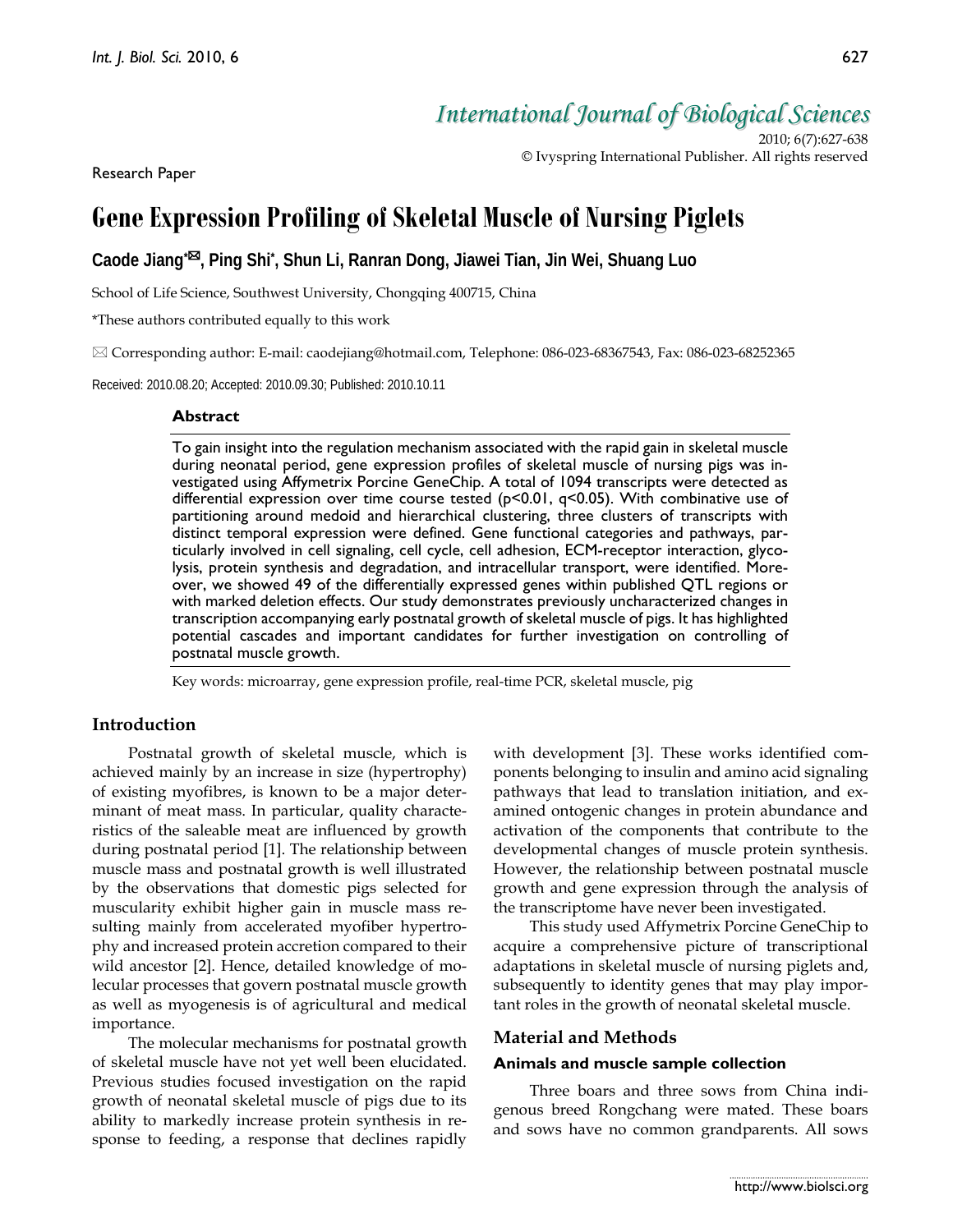were fed in the same condition (*ad libitum* access to water and feed containing 16% crude protein) and piglets were weaned at 21 days postnatal. One boar piglet about the same weight from each of the three litters was sacrificed at 0, 7, 14 and 21 days of age, in compliance with national regulations applied in commercial slaughtering. Immediately after slaughter, *longissimus dorsi* (LD) muscle samples were removed, and frozen in liquid  $N_2$  until use. In total, 12 muscle samples were collected (3 biological replicates × 4 stages).

#### **Microarray hybridization and data preprocessing**

Total RNA was isolated from frozen tissues (50 mg) using TRIzol reagent (Invitrogen, CA, USA) according to the manufacturer's instructions. Total RNA concentration was assessed by spectrophotometry (OD 260 nm), and purity and integrity of the RNA were determined by the absorbance ratio at 260/280 nm and visualization after agarose gel electrophoresis. The RNA labelling and microarray hybridization were carried out according to the Affymetrix Expression Analysis Technical Manual (Biochip Corporation, Shanghai, China). The arrays were scanned using the Affymetrix Scanner 3000.

Raw data from the .CEL files were converted to gene signal files using MAS 5.0. The expression data were loaded into GeneSpring GX 10.0 software (Agilent Technologies) for data normalization and filtering. Gene detection call (present, marginal and absent) and expression levels of probesets were determined by comparing the perfect match (PM) and mismatch (MM) probe-pair data also in MAS 5.0 (Wolcoxon signed rank test). In our data, if a probeset had more than two present calls at least one age in the triplicate detection data, corresponding transcript was considered as expression in the muscle transcriptome and kept for further analysis.

#### **Statistical analysis of microarray data**

Normalized expression data of each transcript was subjected to log2 transformation. An analysis of variance (ANOVA) test was used to identify genes of significant expression over neonatal ages in R software, with age as a fixed effect. QVALUE was used to obtain false-discovery rates (FDR) [4]. As an alternative method for the detection of differentially expressed transcripts, deriving p-value for each probeset was calculated using sampling and residual shuffling permutation approach in R/MAANOVA software [5]. False discover rate (FDR) was controlled by Step-Down method and the FDR-adjusted permutation p-values were estimated following 10000 iterations. The resulting lists of differentially expressed genes for each of both methods were compared for overlaps.

#### **Real-time quantitative RT-PCR**

Microarray results for the transcript profiling experiments were validated by real-time quantitative RT-PCR (qRT-PCR), using SYBR® Premix Ex TaqTM II kit (TaKaRa, Japan) on the same RNA samples used for the microarray analyses. Primers were designed on the cDNA sequence to amplify fragments of 99 to 144 bp (Table 1). Reactions were performed in triplicate in a total volume of 25 μl. Melting curve analysis (60-95°C) was used for assessing amplification specificity. A standard curve for analysis of the expression data was derived for each single gene from a serial dilution of the pool of cDNA samples. The endogenous control gene ribosomal protein L32 (RPL32), which showed no significant variation in our microarray data, was used. Relative expression of each gene was determined using the  $2$ - $\triangle^{\triangle}$ Ct method [6]. Statistical analysis was accomplished as described for microarray data. Pearson's correlation coefficient was further calculated for each gene on the normalized data to quantify the consistency between microarray experiments and qRT-PCR.

| Gene symbol | Gene name                                                          | GenBank      | Primer sequence (5'-3')                                    | Size (bp) |
|-------------|--------------------------------------------------------------------|--------------|------------------------------------------------------------|-----------|
| CDKN3       | Cyclin-dependent kinase inhibitor 3                                | NM 214320    | F: AGCCTATTGAAGATGAACAAACTCC<br>R: CAACCTGGAAGAGCACATAAACC | 100       |
| MEG3        | Maternally expressed 3                                             | NR 021488    | F: ATAGAGGAGGCAGTCGGCAAA<br>R: GGAGTGCTGTGGGAGAATAAATG     | 110       |
| <b>PTEN</b> | Phosphatase and tensin homolog                                     | NM 001143696 | F: GAAGACCATAATCCACCACAGC<br>R: TACACCAGTTCGTCCCTTTCC      | 129       |
| PIK3CG      | Phosphoinositide-3-kinase, catalytic, gamma<br>polypeptide         | NM 213939    | F: GGAATAGGCGACAGACACAATG<br>R: GTTAGCACAAATGGCACCCTCT     | 137       |
| PDK1        | Pyruvate dehydrogenase kinase, isozyme 1                           | NM 001159608 | F: GTGAAGATGAGTGACCGAGGAG<br>R: CCATAACCAAAACCAGCCAGAG     | 134       |
| 4EBP1       | Eukaryotic translation initiation factor 4E bind-<br>ing protein 1 | NM 004095    | F: CTGGAAGAGCTAGAGGACCATTC<br>R: ATGAACACCAGCGGATACCTC     | 144       |
| mTOR        | Mechanistic target of rapamycin                                    | NM 004958    | F: CTCGTCACTCCTCTCAAC<br>R: CCGCTTCCTTATGGTTCT             | 99        |

#### **Table 1**. Primers for qRT-PCR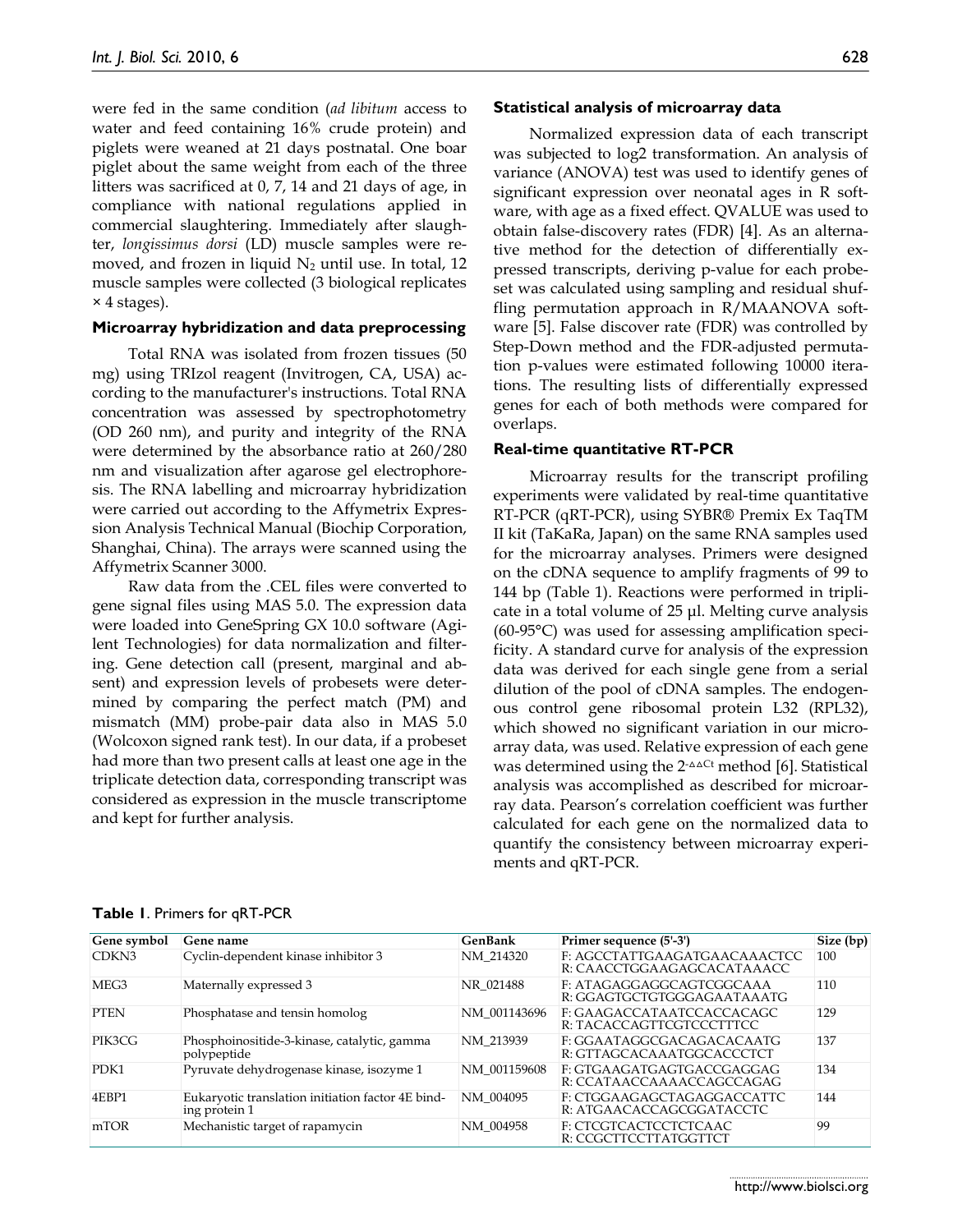| RPL32 | -Kibosomal protein L32 | 001001636<br>NΜ | $F$ CATACTGTGCTGAGATTG<br>:GAACTCCTGTCTATT | 141 |
|-------|------------------------|-----------------|--------------------------------------------|-----|

## **Annotation and cluster analysis**

The Affymetrix consensus sequences used for probe design were aligned against human Refseq or nr databases (http://www.ncbi.nlm.nih.gov/blast/). The highest scoring hit was used as the best hit (E-value  $\leq$  e<sup>-10</sup>). For sequences giving no significant hit, the corresponding TIGR tentative consensus (TC) contig (http://www.tigr.org/tdb/tgi/index.shtml) was used instead and aligned against human Refseq or nr databases again. Affymetrix Porcine GeneChip probes were thus assigned with human accession numbers based on homology. The Database for Annotation, Visualization and Integrated Discovery (DAVID) was used to assign transcripts with Gene Ontology (GO) terms of three categories as well as functional over-representation in the clusters. A term was defined as significant enrichment when it had a Benjamini adjusted p value lower than 0.1. Kyoto Encyclopedia of Genes and Genomes (KEGG) database was used for pathway analysis.

Twelve samples and the transcriptional patterns of differentially expressed genes were hierarchically clustered (HAC) by centroid Cluster 3.0 and TreeView softwares [7]. To determine the optimal number of clusters, a second clustering step using partitioning around medoids (PAM) from the Cluster R package was performed [8]. Only the number of cluster common for both methods were used.

## **Gene localization and integration in porcine QTL regions**

To determine whether the differentially expressed genes could be associated with quantitative trait loci (QTL) regions related to muscle mass, chromosomal localizations of these genes on the porcine genome were determined by the methods described previously [9, 10] as well as retrieving from published information. All Affymetrix probesets localized in the flanking markers of QTL regions were downloaded from the PigQTLdb [11].

#### **Results**

## **Differentially expressed transcripts over neonatal ages**

After digital processing of the array data, 14364 transcripts (71% of all probesets) were present in the skeletal muscle of nursing pigs, of which 13079, 12836, 12590 and 12609 transcripts were expressed at 0, 7, 14 and 21days of age respectively (GEO accession numbers: GSE22487). Among these expressed transcripts, 1822 transcripts were identified as differential expression over time course by MAANOVA algorithm, while 1327 transcripts by QVALUE algorithm. From these results, 1094 transcripts common to both algorithms were identified as robust differential expression (Supplementary Material,  $p \le 0.01$ ,  $q \le 0.05$ ). These transcripts represented 961 genes and 19 anonymous EST. At this step, the main control genes or the genes that were expressed at the same level during nursing period have been removed from the analysis.

Pair-wise comparisons disclosed that large numbers of transcripts were differentially expressed between any given two ages. In addition, the number of differentially expressed transcripts as well as the value of the average fold changes varied between the four neonatal ages investigated. As shown in Table 2, the most changes in transcription occur between d0 and d7 with up-regulated transcripts predominant over the down-regulated.

**Table 2.** Summary of differentially expressed genes

| Change<br>direction    | $d0$ vs $d7$ | $d7$ vs $d14$ | $d7$ vs $d21$ | $d14$ vs $d21$ |
|------------------------|--------------|---------------|---------------|----------------|
| up                     | 285          | 12            | 10            | 8              |
| down                   | 130          | 28            | 17            | 10             |
| all                    | 415          | 40            | 27            | 16             |
| Average<br>fold change | 6.85         | 2.57          | 3.39          | 2.50           |

The differentially expressed genes of more than two fold changes in expression were counted. Values of distinct probes representing the same gene were averaged.

#### **Validation of microarray data by qRT-PCR**

Seven genes were selected to validate the microarray results by qRT-PCR. The gene set included two genes of differential expression (CDKN3, MEG3) and five additional genes present on the array but not significant difference, of which four genes belongs to insulin signaling pathway leading to translation initiation (PTEN, PDK1, 4EBP1, mTOR) and one is an important modulator of extracellular signals (PIK3CG). As expected, expression patterns of these genes were in well agreement with the data of microarray analysis (Pearson correlation coefficient > 0.94, Fig. 1), demonstrating the reliability of microarray analysis.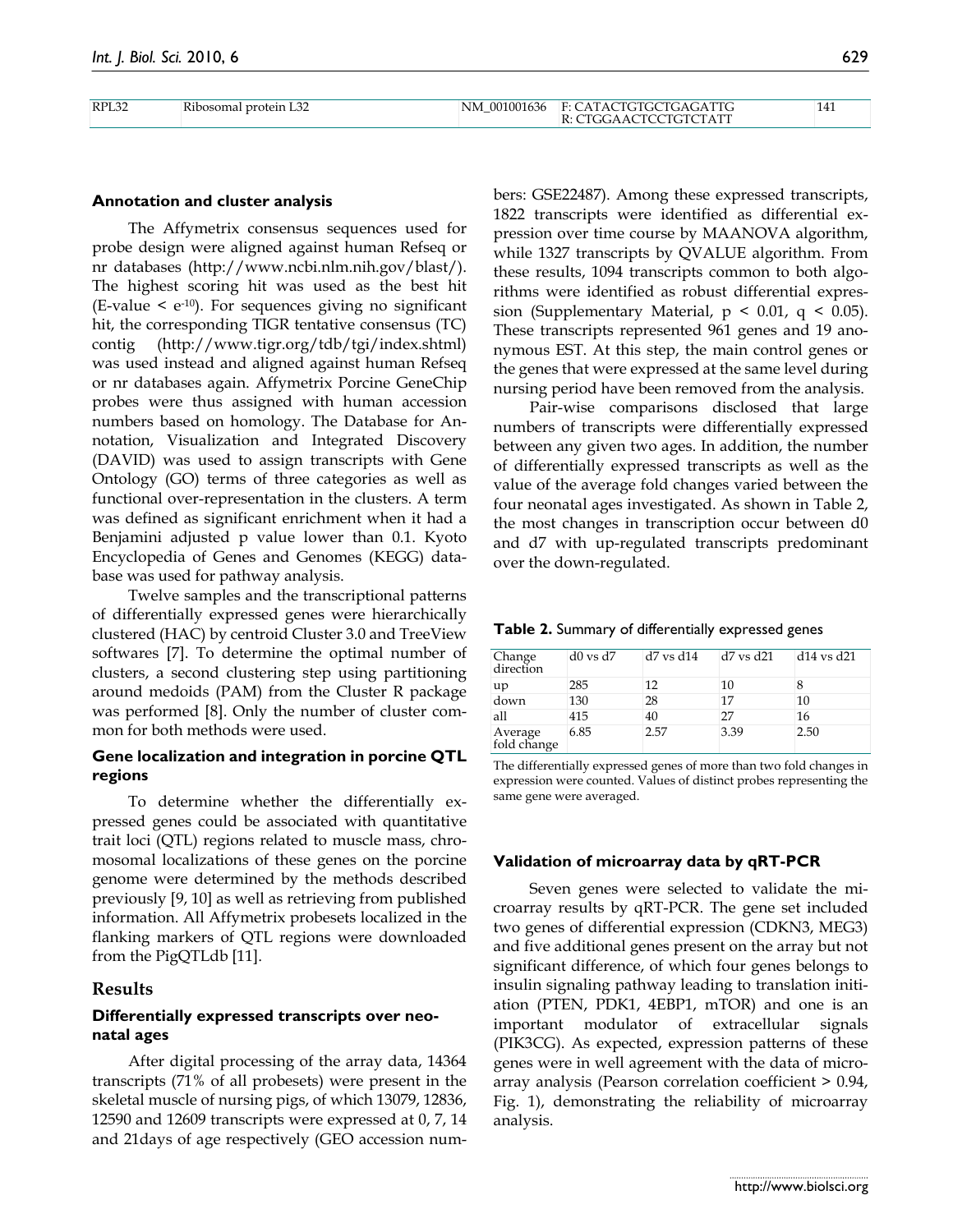## **Temporal changes of differentially expressed genes**

To analyze how the 1094 differentially expressed transcripts could classify the muscle samples of the four ages, a clustering of the twelve arrays was performed with the combinative use of PAM and HAC. The arrays could be divided into 3 distinct classes: three arrays of each age were initially clustered together, then d14 and d21 were clustered together, and d7 and d0 was clustered into a single class respectively (Fig. 2A).

Temporal co-expression classes formed by the 1094 differentially expressed transcripts were further analyzed. Based on the mean silhouette width given by PAM, the best score was 2 classes (Fig. 2B), but this was poorly informative from a physiological point of view. Therefore, the second best score with 3 classes

was chosen. As the mean silhouette width for the second best score is 0.4 which means that the structure of clusters given by PAM is weak and could be artificial, only HAC algorithm was used. The HAC analysis also showed 2 main branches (up-regulation versus down-regulation of transcripts after birth), and a threshold was possibly determined to separate 3 clusters (Fig. 2A). Thus, the 1094 differentially expressed transcripts fell into 3 typical expression patterns that gave rise to 3 distinct clusters of genes (Fig. 2A): (i) 241 (22%) transcripts showing increased expression after birth, with the highest expression levels at 7 days of age (cluster 1); (ii) 374 (34%) transcripts demonstrating increasing expression levels over time course (cluster 2); and (iii) 479 (44%) transcripts down-regulated after birth (cluster 3).



**Fig. 1**. Validation of the Microarray data by qRT-PCR of seven genes. The x-axis represents the genes and the y-axis shows the relative gene expression (mean ± s.e.). For each gene from left to right, bars display the transcript levels at d0, d7, d14 and d21 respectively, with four from real-time PCR (black) and four from microarray (grey). R indicates the Pearson correlation coefficient. \* shows significance level at p<0.05.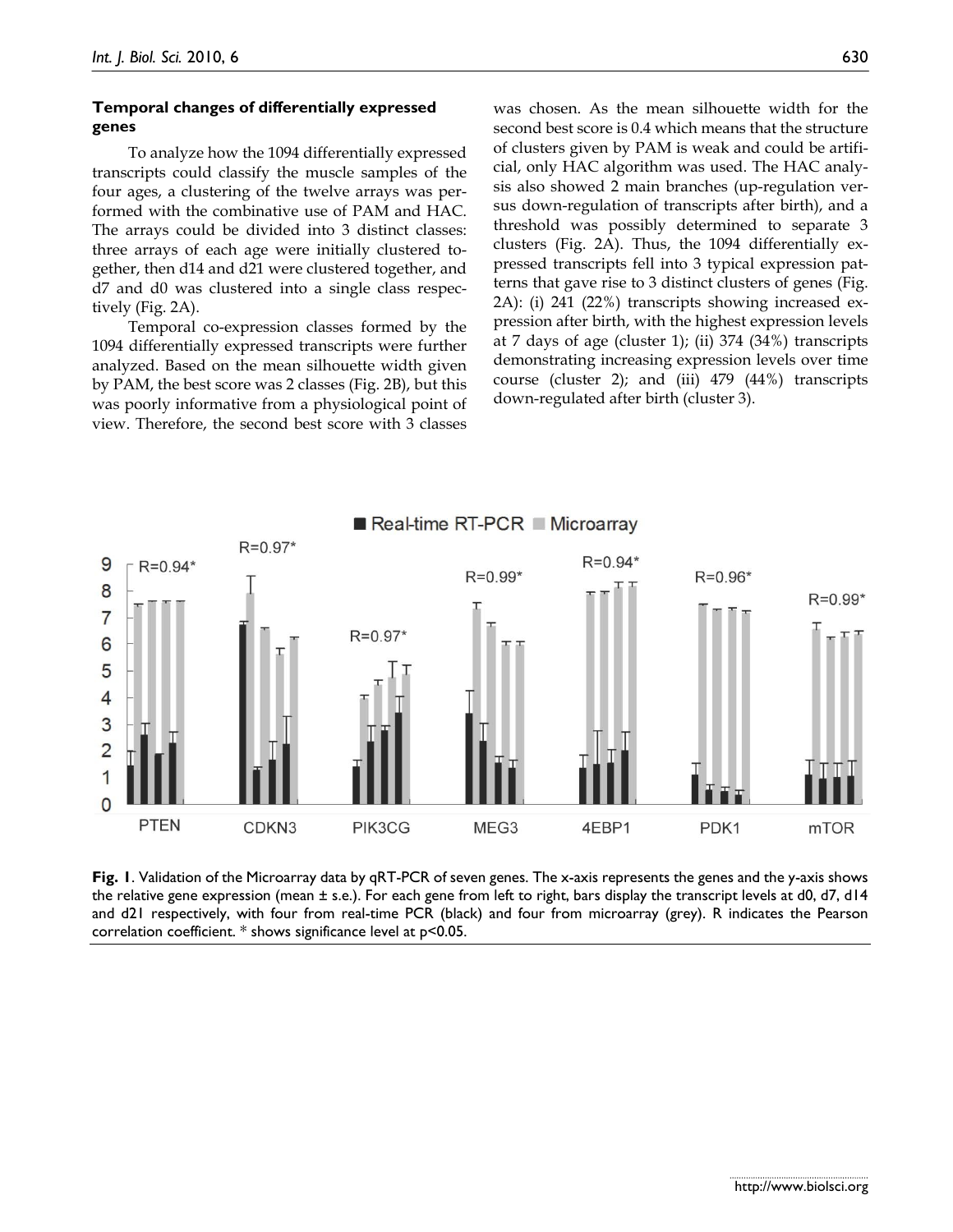

**Fig. 2**. Cluster analysis of differentially expressed genes. (A) Hierarchical cluster based on the data adjustment of median center and normalization. The colour of red, green and black represents expression levels of high, low and absent, respectively. The x-axis of each cluster indicates the neonatal ages, and the y-axis represents the average of log2 transformed expression values. (B) Mean width of clusters given by PAM depending on the number of clusters for transcripts.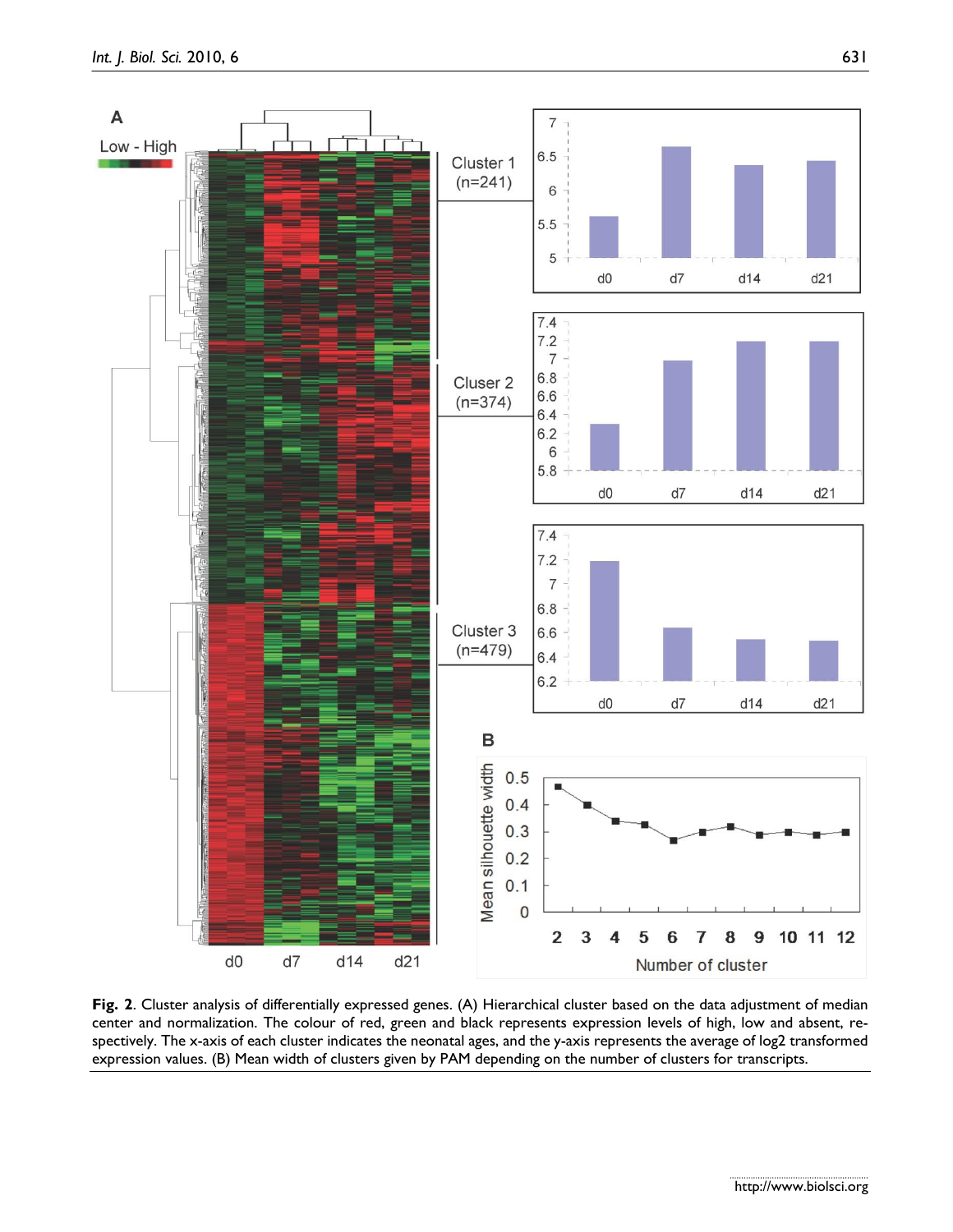#### **GO and pathway analysis**

GO classification on the basis of the biological processes showed that certain functional categories of genes were over-represented in each temporal expression cluster. Genes enriched in cluster 1 were mainly related to intracellular signaling cascade and cell cycle. Cluster 2 was specially enriched in homeostatsis and monosaccharide metabolism. The over-representation of GO terms in cluster 3 highlighted genes representing macromolecule metabolism, cell cycle and intracellular transport. Genes representing a number of functional categories based on cellular component were also enriched in specific clusters. For example, genes involved in myofibril and mitochondrion were enriched in cluster 2 and 3 respectively, whereas non-membrane-bound lumen genes in both cluster 1 and 3. Although functional groups of genes for molecular function showed no significant enrichment in cluster 1 and 2, ribonucleotide and nucleoside binding were indeed over-represented in cluster 3. For the detailed top 10 categories of the three processes refer to Table 3 and 4.

KEGG pathway assignments were also enriched in each expression pattern cluster (Table 5). Focal adhesion, ECM-receptor interaction and Cell adhesion molecules were over-represented in cluster 1. Cluster 2 included Glycolysis/Gluconeogenesis, Calcium signaling and Insulin signaling pathways. And cluster 3 enriched in Spliceosome, Proteasome and Aminoacyl-tRNA biosynthesis pathways.

**Table 3**. The top 10 GO terms of biological process and cellular component enriched in each cluster

|                              | Cluster <sub>1</sub>                                 |               | Cluster <sub>2</sub>                           |                | Cluster <sub>3</sub>                                  |               |  |
|------------------------------|------------------------------------------------------|---------------|------------------------------------------------|----------------|-------------------------------------------------------|---------------|--|
|                              | GO term                                              | $\frac{0}{0}$ | GO term                                        | $^{0}/_{0}$    | GO term                                               | $\frac{0}{0}$ |  |
|                              | intracellular signaling cascade                      | 15            | response to organic substance                  | 9              | RNA processing                                        | 12            |  |
|                              | cell cycle                                           | 13            | homeostatic process                            | 9              | mRNA metabolic process                                | 8             |  |
|                              | cell cycle process                                   | 11            | positive regulation of cell com-<br>munication | 7              | negative regulation of macromole-<br>cule metabolism  | 9             |  |
|                              | mitotic cell cycle                                   | 10            | protein complex biogenesis                     | 7              | mRNA processing                                       | 8             |  |
|                              | cell cycle phase                                     | 10            | protein complex assembly                       | 7              | cell cycle                                            | 8             |  |
| <b>Biological</b><br>process | macromolecular complex subunit<br>organization       | 10            | positive regulation of signal<br>transduction  | 6              | positive regulation of macromole-<br>cule metabolism  | 8             |  |
|                              | macromolecular complex assembly                      | 10            | chemical homeostasis                           | 6              | RNA splicing                                          | 7             |  |
|                              | negative regulation of macromole-<br>cule metabolism | 10            | hexose metabolism                              | 6              | regulation of cellular protein meta-<br>bolic process | 7             |  |
|                              | chromosome organization                              | 9             | monosaccharide metabolism                      | 6              | intracellular transport                               | 7             |  |
|                              | M phase                                              | 8             | glucose metabolism                             | 5              | cellular macromolecule catabolism                     | 7             |  |
|                              | non-membrane-bounded organelle                       | 29            | cytosol                                        | 14             | membrane-enclosed lumen                               | 22            |  |
|                              | intracellular non-membrane-<br>bounded organelle     | 29            | cell fraction                                  | 11             | non-membrane-bounded organelle                        | 21            |  |
|                              | cytoskeleton                                         | 16            | organelle membrane                             | 10             | intracellular non-membrane-<br>bounded organelle      | 21            |  |
| Cellular                     | cytoskeletal part                                    | 13            | actin cytoskeleton                             | 4              | intracellular organelle lumen                         | 21            |  |
| component                    | chromosome                                           | 11            | myofibril                                      | 3              | organelle lumen                                       | 21            |  |
|                              | microtubule cytoskeleton                             | 11            | contractile fiber part                         | 3              | nuclear lumen                                         | 17            |  |
|                              | chromosomal part                                     | 10            | contractile fiber                              | 3              | cytosol                                               | 17            |  |
|                              | microtubule                                          |               | membrane raft                                  | 3              | mitochondrion                                         | 16            |  |
|                              | chromatin                                            | 5             | sarcomere                                      | 3              | organelle membrane                                    | 10            |  |
|                              | spindle                                              | 5             | MHC protein complex                            | $\overline{2}$ | ribonucleoprotein complex                             | 10            |  |

| <b>Table 4.</b> The top 10 GO terms of molecular function enriched in cluster 3 |  |
|---------------------------------------------------------------------------------|--|
|---------------------------------------------------------------------------------|--|

| GO term                           | $\frac{0}{0}$ |
|-----------------------------------|---------------|
| purine nucleotide binding         | 17            |
| purine ribonucleotide binding     | 17            |
| ribonucleotide binding            | 17            |
| adenyl nucleotide binding         | 17            |
| purine nucleoside binding         | 16            |
| nucleoside binding                | 16            |
| adenyl ribonucleotide binding     | 16            |
| RNA binding                       | 15            |
| ATP binding                       | 15            |
| cellular macromolecule catabolism |               |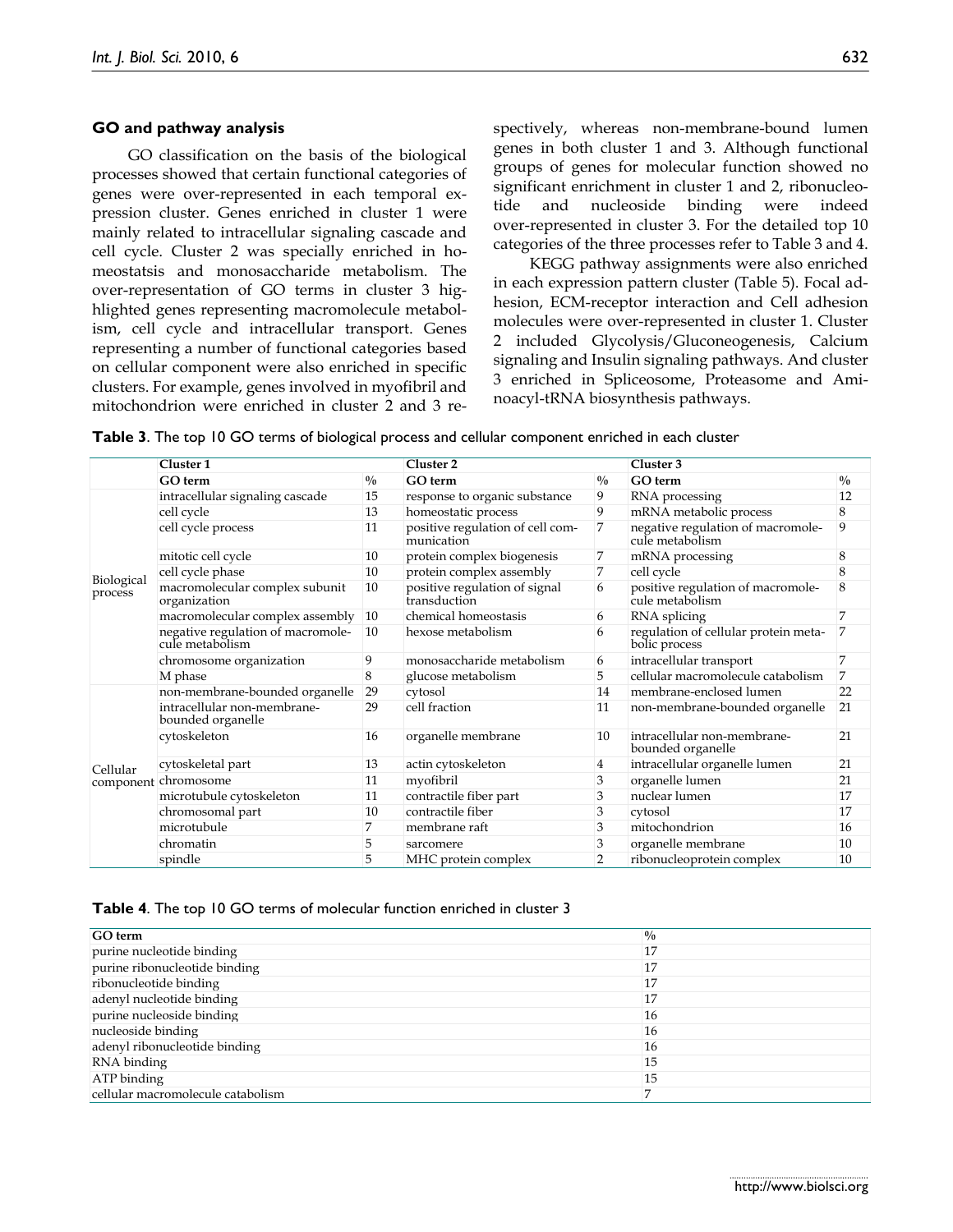| Cluster 1                   | Count | Pvalue  | Cluster 2                     | Count         | Pvalue    | Cluster 3                      | Count | Pvalue   |
|-----------------------------|-------|---------|-------------------------------|---------------|-----------|--------------------------------|-------|----------|
| Focal adhesion              |       | 3.15E-2 | Glycolysis/Gluconeogenesis 10 |               | 1.26E-5   | Spliceosome                    | 22    | 1.08E-11 |
| ECM-receptor<br>interaction | 5     | 3.77E-2 | Calcium signaling pathway     | <sup>12</sup> | 3.15E-3   | Proteasome                     | 14    | 1.57E-10 |
| Cell adhesion<br>molecules  | 6     | 4.88E-2 | Insulin signaling pathway     | 10            | 5.67E-3   | Aminoacyl-tRNA<br>biosynthesis |       | 7.37F-4  |
|                             |       |         | Gap junction                  |               | $2.16E-2$ | Ribosome                       |       | 3.00E-2  |

**Table 5**. Genes belonging to KEGG pathways enriched in each cluster

## **Genome mapping and deletion effect of the differentially expressed genes**

and postnatal growth (7) and body weight and size (16 genes).

## **Discussion**

To disclose the importance of the 1094 differentially expressed transcripts for neonatal muscle development and growth, we first searched for previous information and found that 115 genes also showed differential expression between muscles with distinct treatments or muscularity. Then, co-localization of these genes with known QTLs related to muscle mass were determined using their flanking genetic markers. The mouse homologous IDs were further used to search the MGI database for gene deletion effects. Thereby, 27 genes were found to be localized within porcine QTL chromosomal regions, and 37 have marked deletion effects in mice (Table 6). The traits associated with these QTLs included production (8 genes) and meat quality (19 genes), while the deletion effects are related to muscle phenotypes (11 genes) and neonatal lethality (3 genes) as well as embryonic 6).

Our study is the first report on gene expression profiling of skeletal muscle in neonatal pigs before weaning. More than one thousand transcripts displayed differential expression during this period. A number of transcripts were up-regulated and down-regulated (55% vs 44%) after birth. Moreover, the most marked changes in transcription were observed between d0 and d7, with the up-regulated predominant over the down-regulated. These findings suggest the rapid adaption in transcription of neonatal pigs to postnatal muscle growth, and that there may be many genes involved in the development and growth of neoantal skeletal muscle (Table

**Table 6.** Genes showing co-localizatin with QTL regions or deletion effects

| Gene                            | QTL (chromosome/flank)                                    | <b>Deletion effect</b>                         | Samples for differential expression Ref.           |        |
|---------------------------------|-----------------------------------------------------------|------------------------------------------------|----------------------------------------------------|--------|
|                                 | Cytoskeleton, muscle contraction and extracellular matrix |                                                |                                                    |        |
| <b>GAMT</b>                     | LMA (2/MYOD1-SW395)                                       | decreased body weight                          | cultured myotubes and skeletal                     | [38]   |
| ANKRD2                          |                                                           | weight gain                                    | muscle biopsies                                    |        |
| PLEC1                           |                                                           | decreased muscle weight                        | skeletal muscle of burned children<br>and controls | [39]   |
| TNNC1                           |                                                           | abnormal cardiac muscle morphology             | LD of neonatal Duroc and Taoyuan                   | [40]   |
| COL <sub>4</sub> A <sub>1</sub> |                                                           | embryonic growth retardation                   | pigs                                               |        |
| <b>CRYAB</b>                    |                                                           | abnormal skeletal muscle fiber mor-<br>phology |                                                    |        |
| CSRP3                           |                                                           | enlarged myocardial fiber                      | skeletal muscles of ankle fracture                 | $[41]$ |
| <b>TTN</b>                      | <b>TEND (2/SWR308)</b>                                    | decreased embryo size                          | patients and healthy volunteers                    |        |
| MYL <sub>2</sub>                |                                                           | abnormal cardiac muscle contractility          | red and white muscle of pigs                       | $[42]$ |
| CASQ <sub>2</sub>               | ADG (4/SW512-SW58)                                        | increased cardiac muscle contractility         |                                                    |        |
| Cell signaling                  |                                                           |                                                |                                                    |        |
| PPP <sub>2</sub> CA             |                                                           | decreased embryo size                          | skeletal muscle of ankle fracture                  | $[41]$ |
| IRS1                            |                                                           | decreased body size                            | patients and healthy volunteers                    |        |
| MAPK6                           | ADG (1/S0312-SW2166)                                      | neonatal lethality                             |                                                    |        |
| EGF                             |                                                           | postnatal growth retardation                   | red and white muscle of pigs                       | $[17]$ |
| <b>GHR</b>                      | LMA (16/SW419-S0077)                                      | decreased body weight                          | cultured myotubes and skeletal                     | $[38]$ |
| S100A1                          | BFM (4/SW1967-SW512)                                      | decreased cardiac muscle contractility         | muscle biopsies                                    |        |
| CSNK2A1                         |                                                           | decreased body length                          | red and white muscle of pigs                       | $[42]$ |
|                                 | Protein synthesis, proteolysis, and protein transport     |                                                |                                                    |        |
| MEF <sub>2</sub> C              | WHC (2/SW1564-SW1370)                                     | decreased cardiac muscle contractility         | red and white muscle of pigs                       | $[17]$ |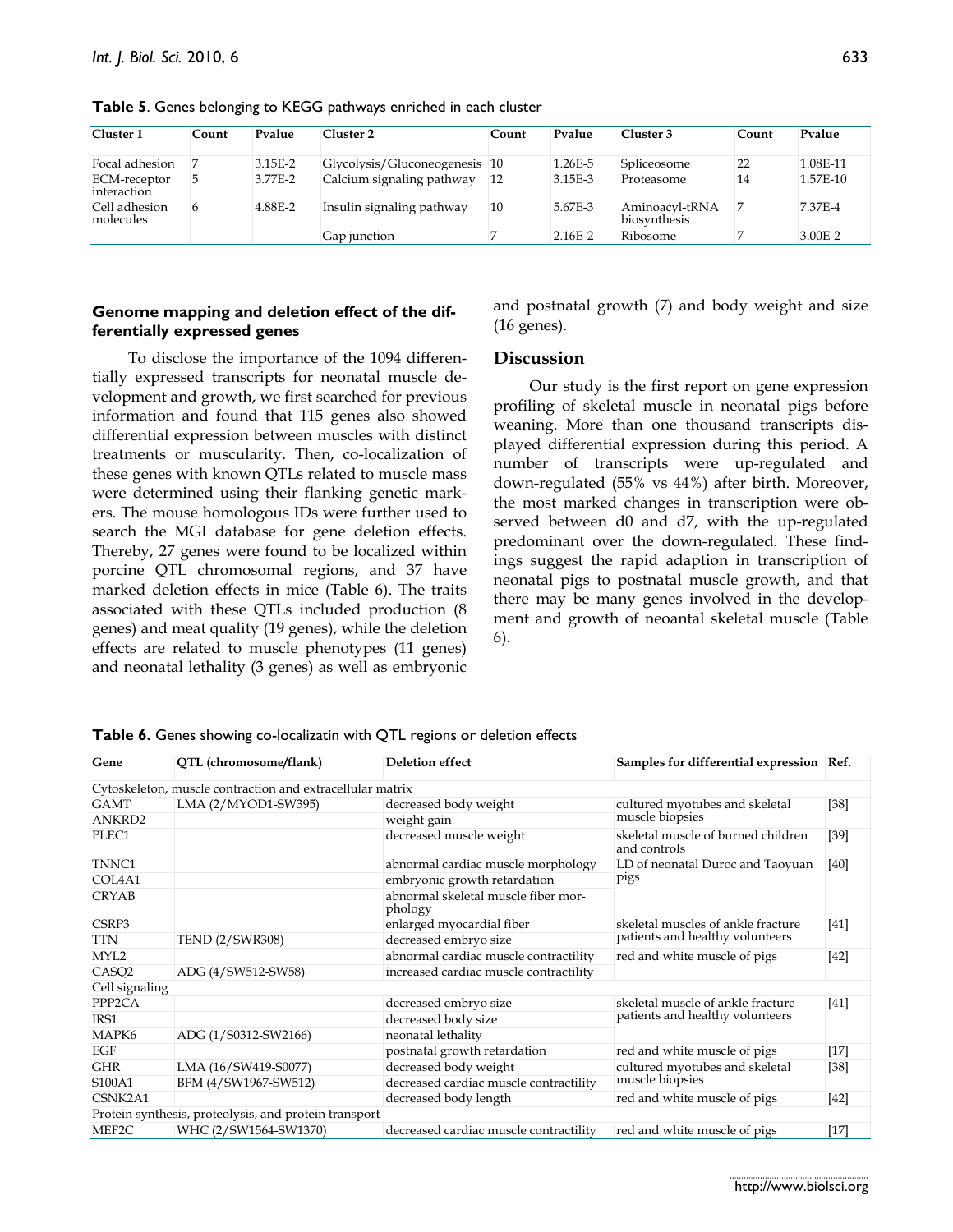| GATA6             | 21DWT (6/S0146-S0003)                   | embryonic growth retardation       |                                                                          |        |
|-------------------|-----------------------------------------|------------------------------------|--------------------------------------------------------------------------|--------|
| RPL35A            | LOINWT (13/S0068- SW398)                |                                    | LD muscle of Landrace and Tong-                                          | [43]   |
| RPL36A            | ADG (1/S0313-S0082)                     |                                    | cheng pigs                                                               |        |
| IGF <sub>2</sub>  | LMA (2/S0141-SW240)                     | abnormal postnatal growth          |                                                                          |        |
| <b>PKB</b>        |                                         | high neonatal mortality            | hypertrophy and unloading muscle                                         | $[37]$ |
| UBC               | TWPLWT(14/SW1125-SW1709)                | postnatal growth retardation       | cultured myotubes and skeletal                                           | $[38]$ |
| CAPN3             |                                         | decreased body weight              | muscle biopsies                                                          |        |
| APP               | SHEAR (13/SW398-SW1056)                 | decreased body size                |                                                                          |        |
| PSMC <sub>6</sub> | ADG (1/S0313-S0082)                     |                                    | mouse skeletal muscle of myostatin<br>propeptide transgene and wild-type | $[27]$ |
|                   | Glycolysis and metabolism               |                                    |                                                                          |        |
| PGAM2             | DIAMF (18/SW1023)                       |                                    | skeletal muscle of burned children<br>and controls                       | $[39]$ |
| ALDH <sub>2</sub> |                                         | muscle phenotype                   | LD of cattles divergent for muscle                                       | [44]   |
| MB                | BW (14/S0058-S0007)                     |                                    | growth and intramuscular fat                                             |        |
| PFKFB3            |                                         | embryonic lethality                | mouse skeletal muscle of myostatin<br>propeptide transgene and wild-type | $[27]$ |
| ND <sub>6</sub>   |                                         | abnormal cardiac muscle morphology | LD of neonatal Duroc and Taoyuan                                         | [40]   |
| ATP6V1G1          | LOINWT (1/SW1828-SW1301)                |                                    | pigs                                                                     |        |
| GPD1              | LOINWT (5/S0018-SW995)                  |                                    | cultured myotubes and skeletal                                           | $[38]$ |
| <b>HBB</b>        | KHAM (2/SWC9-SW2623)                    | decreased body size                | muscle biopsies                                                          |        |
| <b>PFKM</b>       |                                         | abnormal muscle physiology         |                                                                          |        |
| AMPD1             | LMA (4/S0073-ATP1A2)                    |                                    | LD of Yorkshire and Meishan pigs                                         | $[34]$ |
| <b>TCAP</b>       |                                         | muscular dystrophy                 | LD of pigs with distinct shear force                                     | $[10]$ |
|                   | Cell cycle, cell growth, and cell death |                                    |                                                                          |        |
| <b>BNIP3L</b>     |                                         | decreased body weight              | cultured myotubes and skeletal                                           | $[38]$ |
| CLIP1             | TWPLWT (14/SW1125-SW1709)               |                                    | muscle biopsies                                                          |        |
| PPP3CB            | ADG (14/SW210-S0007)                    | decreased body weight              |                                                                          |        |
| CDK4              | ADG (5/SWR453-SW332)                    | increased body weight              | skeletal muscle from hindlimb sus-<br>pended mice and controls           | $[14]$ |
| RAF1              |                                         | embryonic growth retardation       | skeletal muscle of ankle fracture<br>patients and healthy volunteers     | $[41]$ |
| IGFBP5            | LMDEP (15/SW1683)                       | decreased body weight              | soleus muscle of overloaded and                                          | $[45]$ |
| IGF1              |                                         | postnatal slow weight gain         | unloaded mice                                                            |        |
| Others/unknown    |                                         |                                    |                                                                          |        |
| B <sub>2</sub> M  |                                         | decreased body size                | LD of Landrace and Tongcheng                                             | [43]   |
| AQP3              | LEANP (1/SW1092-SW1311)                 |                                    | red and white muscle of pigs                                             | $[17]$ |
| POPDC3            | ECLC (1/SW1851-S0312)                   |                                    | cultured myotubes and skeletal                                           | $[38]$ |
| NUCKS1            | LMA (9/S0109-S0295)                     |                                    | muscle biopsies                                                          |        |

LMA, loin muscle area; TEND, tenderness; ADG, average daily gain; WHC, water holding capacity; 21DWT, body weight (3 weeks); LOINWT, loin weight; TWPLWT, Trimmed wholesale product / live weight; DIAMF, diameter of muscle fibers; BW, body weight; KHAM, knuckle ham weight; SHEAR, shear force; BFM, backfat at mid-back; LMDEP, loin muscle depth; LEANP, lean meat percentage; ECLC, estimated carcass lean content.

During postnatal growth, the increase in skeletal muscle mass is mainly due to muscle hypertrophy. This process is accompanied by the proliferative activity of satellite cells, which incorporate new myonuclei to existing myofibers, thus results in an increased DNA content and further provides the machinery for protein deposition [12]. GO analysis demonstrated that genes involving cell cycle were over-represented in both cluster 1 and 3. Genes associated with pathways corresponding to Focal adhesion, ECM-receptor interaction and Cell adhesion molecules were also enriched in cluster 1. The cell cycle is the series of events that take place in a cell leading to its division and replication. ECM components contribute to formation of muscle niche. Specific interactions between cells and the ECM interactions, mediated by transmembrane molecules or other cell-surface-associated components, lead to a control of cellular activities such as adhesion, migration, differentiation, proliferation and apoptosis. Focal adhesions are large, dynamic protein complexes that serve as the mechanical linkages to the ECM, thus play essential roles in important biological processes such as cell motility, proliferation and differentiation. The temporal expression patterns of genes corresponding to these pathways indicate the considerable capacity for satellite cell activities and skeletal muscle development during the first week postnatally, but it begins to decline afterwards, in agreement with recent finding that in mice there is a linear fall in satellite cell numbers at 14 days of age, until the adult number is reached by 21 days [13]. Importantly, several crucial transcription factors in the regulation of cell growth, proliferation and differentiation, such as CDK4,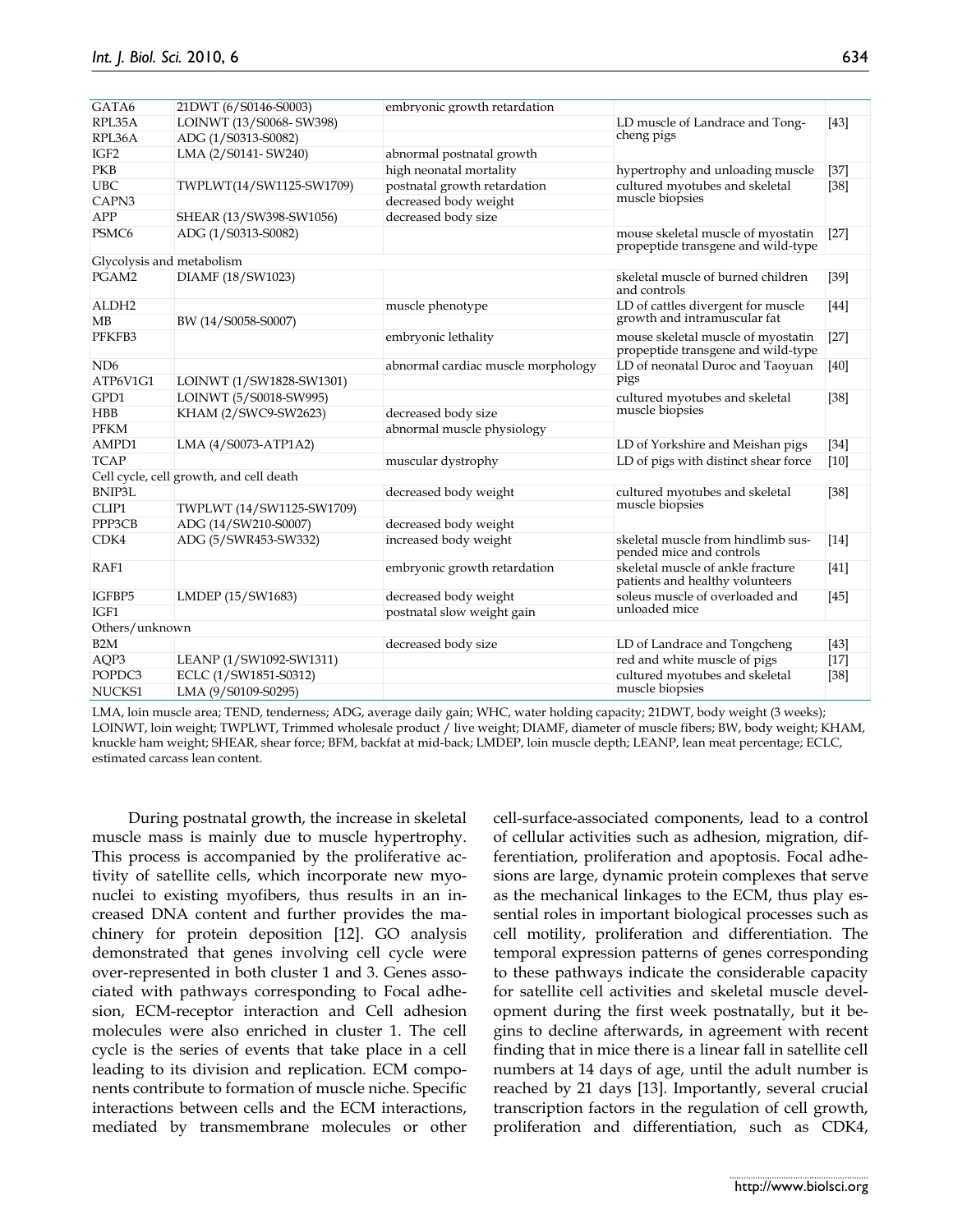MEF2A, MEF2C, EGF and GATA6, showed differential expression. CDK4 is a member of the cyclin-dependent kinase family, which are key regulatory enzymes of mitotic cell cycle progression. It has reduced expression in the soleus muscle of hindlimb suspended mice [14]. Previous studies have established that the MEF2 genes (MEF2A, -B, -C, -D) are members of the MADS gene family. Their proteins can activate transcription by binding to a conserved A/T-rich sequence in the control regions of numerous muscle-specific genes, and are expressed only in developing muscle with MEF2A and MEF2C being specific to differentiated skeletal and cardiac muscle [15]. In our data, the opposite regulation of MEF2A (up-regulatied) and MEF2C (down-regulated) indicate the nonredundant functions of the MEF2 isotypes as described previously [16]. This notion is further supported by recently finding that expression levels of MEF2C were higher in soleus (a oxidative muscle) than in LD (a fast twitch glycolytic muscle) [17]. Transcripts of GATA6 and EGF were also up-regulated in soleus compared to those in LD [17]. During development GATA6 becomes the only member of the GATA family expressed in vascular smooth muscle cells, and possibly regulate the expression of myosin light chain kinase, calponin and actin in skeletal muscle cells by binding at the consensus sequence  $(A/T/C)GAT(A/T)(A)$  [17], while EGF encodes a growth factor that demonstrates its functions by binding to its receptor EGFR. Of particular interest was the increased expression of MSTN and IGFBP5 after birth. MSTN, also known as growth differentiation factor 8 (GDF-8), is a member of the transforming growth factor-β superfamily which has been considered as a novel and unique negative regulator of muscle mass. It inhibits myoblast cell proliferation and differentiation, maintains the satellite cells in a quiescent state by the control of cell cycle progression, and can induce atrophy via an inhibitory effect on translation [18]. IGFBP5 has been postulated to inhibit muscle cell differentiation, and is known to sequester IGF, leading to decreases in protein synthesis [19]. Therefore, all these genes might be the important candidates worth further investigating on controlling neonatal growth and meat quality.

In neonatal pigs, the rapid growth of skeletal muscle is driven by the high rate of protein deposition due to the high fractional rate of protein synthesis, and this rate decreases sharply with age [3]. Indeed, genes related to mRNA processing and protein synthesis were enriched in cluster 3, which showed a developmental decline in expression. As the elevated capacity for muscle protein synthesis is driven by high ribosome content [3], the down-regulation of

ribosomal genes also suggests a developmental decline in protein synthesis. Of the ribosome protein genes, RPL15 and RPS7, RPS10 have been reported to be down-regulated from 75-d fetal to 1-wk postnatal muscle samples [20]. Consistently, genes responsible for intracellular transport also showed the decreased expression with age.

In contrast, there was a elevated expression of genes involved in energy metabolism pathway. The elevated energy level was also supported by the high and developmental up-regulation of creatine kinase in muscle (CKM), associated with hypertrophic growth of muscle [21]. Several key genes involved in Glycolysis/Gluconeogenesis pathway, including PFKFB3, GAPDH, PGM1 and PGAM2, also showed the elevated expression. PFKFB3 has been shown as a powerful activator of glycolysis, and a SNP in the 3' untranslated region of the gene is associated with obesity in humans [22]. GAPDH encodes an enzyme that catalyzes the sixth step of glycolysis. In addition to this long established metabolic function, it has recently been implicated in non-metabolic processes, such as initiation of apoptosis [23], and has been reported as up-regulation in skeletal muscle from 75-d prenatally to 1-wk postnatally [20]. PGM1 catalyses the interconversion of glucose-1-phosphate and glucose-6-phosphate in the presence of glucose-1,6-diphosphate and Mg2+, while PGAM2 encodes the muscle subunit of the enzyme that catalyzes the interconversion of 2- and 3-phosphoglycerate. Mutations in PGAM2 cause muscle phosphoglycerate mutase efficiency, also known as glycogen storage disease X, and is associated with ham weight [24]. Together with the decrease in expression of mitochondrial genes, these findings indicate that growth potential of skeletal muscle is associated with increased expression of genes involved in glycolysis as demonstrated previously [25].

Of particular note is the expression patterns of genes belonging to insulin signaling pathway that lead to translation initiation. Components of the pathway and their variation in protein abundance and activation during neonatal period have been well reviewed [3]. The observation that transcript levels of PDK1 and PKB decreased with age in the skeletal muscle of nursing pigs parallels with the developmental decline in the abundance of protein. And, the finding that the expression of 4EBP1 and S6K1 did not change with age is also consistent with previous data. Interestingly, IRS1 showed increased expression levels while mTOR did not change with age, contradicting their developmental decline in protein activation. This may be due to the enhanced Ser/Thr phosphorylation of insulin receptor and IRS1, which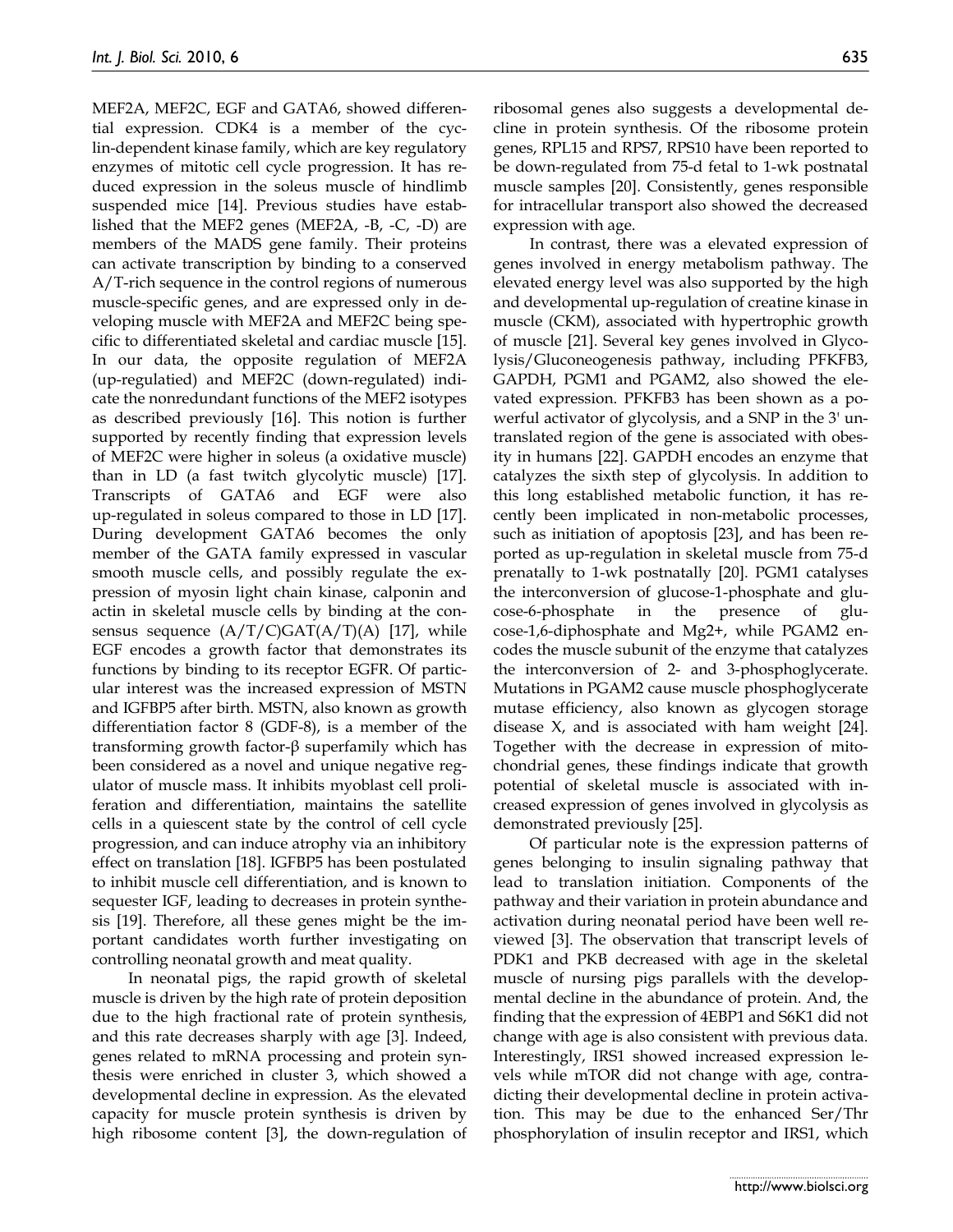plays a critical but negative role in insulin signaling, and involves the development of insulin resistance [26]. Taken together, ontogenic changes in transcript of genes involving insulin signaling pathway in skeletal muscle of neonatal pigs also contribute to the developmental decline in protein synthesis.

The control of protein degradation provides another mechanism for protein deposition in skeletal muscle. There are four proteolytic systems in skeletal muscle, including the proteasome, calpain, caspase and lysosomal system. Proteasomes cleave peptide in an ATP/ubiquitin-dependent process. The addition of ubiquitin to protein during post-translational modification is a key step in protein degradation. In this work, genes involved in proteasome pathway were over-represented in cluster 3. Consistent with this result, several ubiquitin-specific protease (USP) genes, such as USP13 (p=0.038, q=0.17), USP25 (p=0.01, q=0.09), USP34 (p=0.03, q=0.15) and USP44 (p=0.003, q=0.06), which remove ubiquitin from ubiquitylated substrates to rescue them from degradation by the proteasome, were up-regulated with development. Interestingly, expression of CAPN3 and CASP8 increased after birth. CAPN3, a member of caspase family, has reported to be down-regulated in the muscle of transgenic mice expressing myostatin propeptide [27]. It is known to bind specially to titin [10], and mutations in the gene lead to limb-girdle muscular dystrophy type 2A [28]. Moreover, CAPN3 has shown to be a potential major gene or in close linkage disequilibrium with a QTL for muscle growth in chicken [29]. The CASP8 gene encodes a member of the caspase family, which plays a central role in the execution-phase of cell apoptosis. It is well-characterized to initiate an apoptotic pathway triggered by the external stimuli, and there is emerging evidence to indicate that its precursor, procaspase-8, has an important function in cell adhesion and migration [30]. Collectively, these results suggest that enhanced muscle protein accumulation in neonatal pigs is also supported by decreased activities of degradation.

A key finding in our study is that a number of differentially expressed genes co-localized with porcine QTLs. Of the 49 genes listed in Table 6, 15 genes (GAMT, TTN, CASQ2, MAPK6, MEF2C, GATA6, GHR, UBC, HBB, APP, PPP3CB, S100A1, CDK4, IGF2 and IGFBP5) also show marked deletion effects. Especially, a multitude of studies have established that some of these genes have obvious functional relationship with muscle phenotypes or meat quality. For example, together with arginine:glycine amidinotransferase, GAMT is the enzyme required for creatine synthesis that have an important role in the de-

velopment of embryonic and perinatal skeletal muscle. In the mouse, up-regulation of both genes in mature mdx muscle may help limit the cellular energy failure associated with the absence of dystrophin [31]. IGF2 has been identified as a paternally expressed gene co-localized with a maternally imprinted QTL with major effects on muscle mass and fat deposition [32]. Its effects are further supported by the finding that a mutation in intron 3 is associated with weight of loin and ham, loin eye area, carcass meat percentage and average backfat thickness [33]. It is interesting as the 15 genes might be the candidates for corresponding QTLs. In fact, there are some analogous genes among the others listed in Table 6. For example, AMPD1, which plays a central role in the purine nucleotide cycle and energy metabolism in skeletal muscle of mammals, is associated with loin muscle area, loin muscle height and average backfat thickness [34]. Knockout of TCAP in mice leads to limb-girdle muscular dystrophy type 2G [35], and expression of the gene in porcine skeletal muscle of F2 individuals is correlated with Warner-Bratzler Shear Force [10]. Moreover, Lobjois et al. [10] have revealed that BNIP3L, IGF2 and MEF2A are involved in the network of cell proliferation and myogenic differentiation, that APP, PGAM2 and UBC are involved in the network of energetic metabolism and tissue morphology, and that CAPN3, TCAP and TTN are involved in the network of muscle development and function. In addition, CLIP1 interacts with mTOR [36]. IGF1 have been widely investigated as a candidate gene for growth improvement in both cattle and pig [19]. And PKB can potentially attenuate the loss of muscle mass and function [37]. All these results provide indications of potential important genes that warrant further investigation on postnatal muscle growth and meat quality in pigs.

In summary, our work has identified the global changes in gene expression and functional categories of genes that contribute to early postnatal development and growth of skeletal muscle of pigs. Moreover, we showed 49 of the differentially expressed genes within published QTL regions or with marked deletion effects. Function of many of these genes is not yet well known. The present microarray analysis provided potential cascades and important candidates for further investigation on controlling of postnatal muscle growth and meat quality in pigs.

## **Supplementary Material**

Differentially expressed transcripts and comparisons between ages. [http://www.biolsci.org/v06p0627s1.pdf]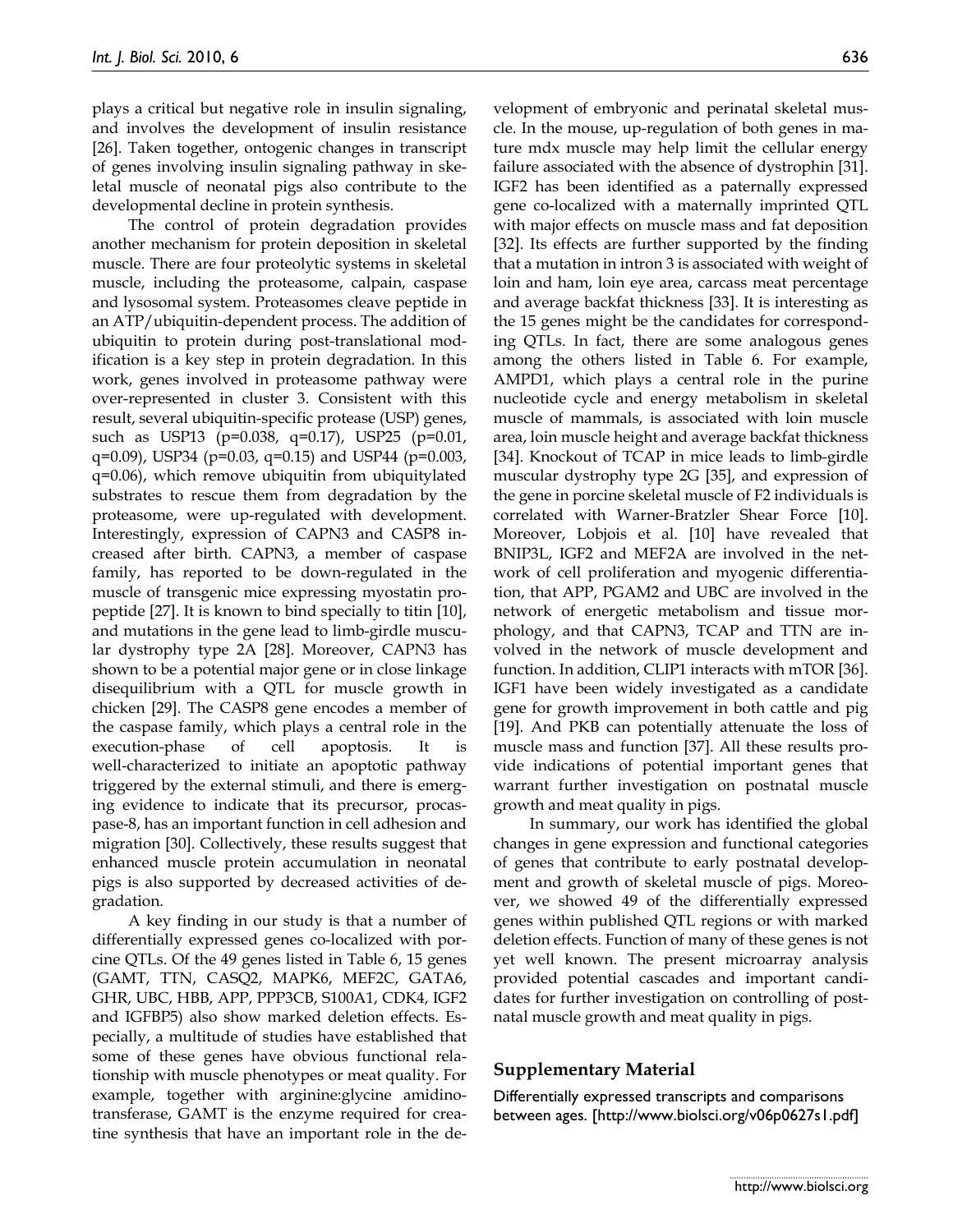## **Acknowledgements**

This study was supported by Natural Science Foundation Project of CQ CSTC (2009BA1052) and Natural Science Foundation of China (30571331).

## **Conflict of Interests**

The authors declare that no conflict of interest exists.

## **References**

- 1. Harper GS. Trends in skeletal muscle biology and the understanding of toughness in beef. Aust J Agric Res. 1999; 50: 1105-1129.
- 2. Rehfeldt C, Henning M, Fiedler I. Consequences of pig domestication for skeletal muscle growth and cellularity. Livest Sci. 2008; 116: 30-41.
- 3. Davis TA, Suryawan A, Orellana RA, et al. Postnatal ontogeny of skeletal muscle protein synthesis in pigs. J Anim Sci. 2008; 86 (Suppl 14): E13-E18.
- 4. Storey JD, Tibshirani R. Statistical significance for genome wide studies. Proc Natl Acad Sci USA. 2003; 100: 9440-9445.
- 5. Cui X, Hwang JT, Qiu J, et al. Improved statistical tests for differential gene expression by shrinking variance components estimates. Biostatistics. 2005; 6: 59-75.
- 6. Livak KJ, Schmittgen TD. Analysis of relative gene expression data using real-time quantitative PCR and the 2(-Delta Delta C(T) ) Method. Methods. 2001; 25: 402-408.
- 7. Eisen MB, Spellman PT, Brown PO, et al. Cluster analysis and display of genome-wide expression patterns. Proc Natl Acad Sci USA. 1998; 95: 14863-14868.
- 8. Smyth GK, Yang YH, Speed T. Statistical issues in cDNA microarray data analysis. Methods Mol Biol. 2003; 224: 111-136.
- 9. Milan D, Hawken R, Cabau C. IMpRH server: an RH mapping server available on the Web. Bioinformatics. 2000; 16: 558-559.
- 10. Lobjois V, Liaubet L, SanCristobal M. A muscle transcriptome analysis identifies positional candidate genes for a complex trait in pig. Anim Genet. 2008; 39: 147-162.
- 11. Hu ZL, Dracheva S, Jang W. A QTL resource and comparison tool for pigs: PigQTLDB. Mamm Genome. 2005; 16: 792-800.
- 12. Rehfeldt C, Fiedler I, Dietl G, et al. Myogenesis and postnatal skeletal muscle growth as influenced by selection. Livest Prod Sci. 2000; 66: 177-188.
- 13. White RB, Biérinx AS, Gnocchi VF, et al. Dynamics of muslce fibre growth during postnatal mouse development. BMC Dev Biol. 2010; 10: 21-31.
- 14. Däpp C, Schmutz S, Hoppeler H, et al. Transcriptional reprogramming and ultrastructure during atrophy and recovery of mouse soleus muscle. Physiol Genomics. 2004; 20: 97-107.
- 15. Cagnazzo M, te Pas MFW, Priem J, et al. Comparison of prenatal muscle tissue expression profiles of two pig breeds differing in muscle characteristics. J Anim Sci. 2006; 84: 1-10.
- 16. Naya FJ, Black BL, Wu H, et al. Mitochondrial deficiency and cardiac sudden death in mice lacking the MEF2A transcription factor. Nat Med. 2002; 8: 1303-1309.
- 17. Yang L, Xu ZY, Li HY, et al. Differential transcriptional analysis between red and white skeletal muscle of Chinese Meishan pigs. Int J Biol Sci. 2010; 6: 350-360.
- 18. Thomas M, Langley B, Berry C, et al. Myostatin a negative regulator of muscle growth, functions by inhibiting myoblast proliferation. J Biol Chem. 2000; 275: 40235-40243.
- 19. Jackman RW, Kandarian SC. The molecular basis of skeletal muscle atrophy. Am J Physiol Cell Physiol. 2004; 287: C834-C843.
- 20. Zhao SH, Nettleton D, Liu W, et al. Complementary DNA macroarray analyses of differential gene expression in porcine fetal and postnatal muscle. J Anim Sci. 2003; 81: 2179-2188.
- 21. Louis M, Van Beneden R, Dehoux M, et al. Creatine increases IGF-I and myogenic regulatory factor mRNA in C2C12 cells. FEBS Lett. 2004; 557: 243-247.
- 22. Jiao H, Kaaman M, Dungner E, et al. Association analysis of positional obesity candidate genes based on integrated data from transcriptomics and linkage analysis. Int J Obes (Lond). 2008; 32: 816-825.
- 23. Tarze A, Deniaud A, Le Bras M, et al. GAPDH, a novel regulator of the pro-apoptotic mitochondrial membrane permeabilization. Oncogene. 2007; 26: 2606-2620.
- 24. Fontanesi L, Davoli R, Nanni Costa L, et al. Investigation of candidate genes for glycolytic potential of porcine skeletal muscle: Association with meat quality and production traits in Italian Large White pigs. Meat Sci. 2008; 80: 780-787.
- 25. Bernard C, Cassar-Malek I, Renand G, et al. Changes in muscle gene expression related to metabolism according to growth potential in young bulls. Meat Sci. 2009; 82: 205-212.
- 26. Zick Y. Uncoupling insulin signalling by serine/threonine phosphorylation: a molecular basis for insulin resistance. Biochem Soc Trans. 2004; 32: 812-816.
- 27. Zhao B, Li EJ, Wall RJ, et al. Coordinated patterns of gene expressions for adult muscle build-up in transgenic mice expressing myostatin propeptide. BMC Genomics. 2009; 10: 305.
- 28. Jia ZC, Petrounevitch V, Wong A, et al. Mutations in calpain 3 associated with limb girdle muscular dystrophy: analysis by molecular modeling and by mutation in m-calpain. Biophys J. 2001; 80: 2590-2596.
- 29. Zhang ZR, Liu YP, Yao YG, et al. Identification and association of the single nucleotide polymorphisms in calpain 3 (CAPN3) gene with carcass traits in chickens. BMC Genet. 2009; 10: 10.
- 30. Zhao Y, Sui X, Ren H. From procaspase-8 to caspase-8: Revisiting structural functions of caspase-8. J Cell Physiol. 2010; 225: 316-320.
- 31. McClure WC, Rabon R, Ogawa H, et al. Upregulation of the creatine synthetic pathway in skeletal muscles of mature mdx mice. Neuromuscul Disord. 2007; 17: 639-650.
- 32. Van Laere AS, Nguyen M, Braunschweig M. A regulatory mutation in IGF2 causes a major QTL effect on muscle growth in the pig. Nature. 2003; 425: 832-836.
- 33. Oczkowicz M, Tyra M, Walinowicz K, et al. Known mutation (A3072G) in intron 3 of the IGF2 gene is associated with growth and carcass composition in Polish pig breeds. J Appl Genet. 2009; 50: 257-259.
- 34. Wang L, Mo X, Xu Y, et al. Molecular characterization and expression patterns of AMP deaminase1 (AMPD1) in porcine skeletal muscle. Comp Biochem Physiol B Biochem Mol Biol. 2008; 151: 159-166.
- 35. Markert CD, Meaney MP, Voelker KA, et al. Functional muscle analysis of the Tcap knockout mouse. Hum Mol Genet. 2010;19: 2268-2283.
- 36. Choi JH, Bertram PG, Drenan R, et al. The FKBP12-rapamycin-associated protein (FRAP) is a CLIP-170 kinase. EMBO Rep. 2002; 3: 988-994.
- 37. Russell AP. The molecular regulation of skeletal muscle mass. Clin Exp Pharmacol Physiol. 2010; 37: 378-384.
- 38. Raymond F, Métairon S, Kussmann M, et al. Comparative gene expression profiling between human cultured myotubes and skeletal muscle tissue. BMC Genomics. 2010;11: 125.
- 39. Dasu MR, Barrow RE, Herndon DN. Gene profiling in muscle of severely burned children: age- and sex-dependent changes. J Surg Res. 2005; 123: 144-152.
- 40. Lin CS, Hsu CW. Differentially transcribed genes in skeletal muscle of Duroc and Taoyuan pigs. J Anim Sci. 2005; 83: 2075-2086.